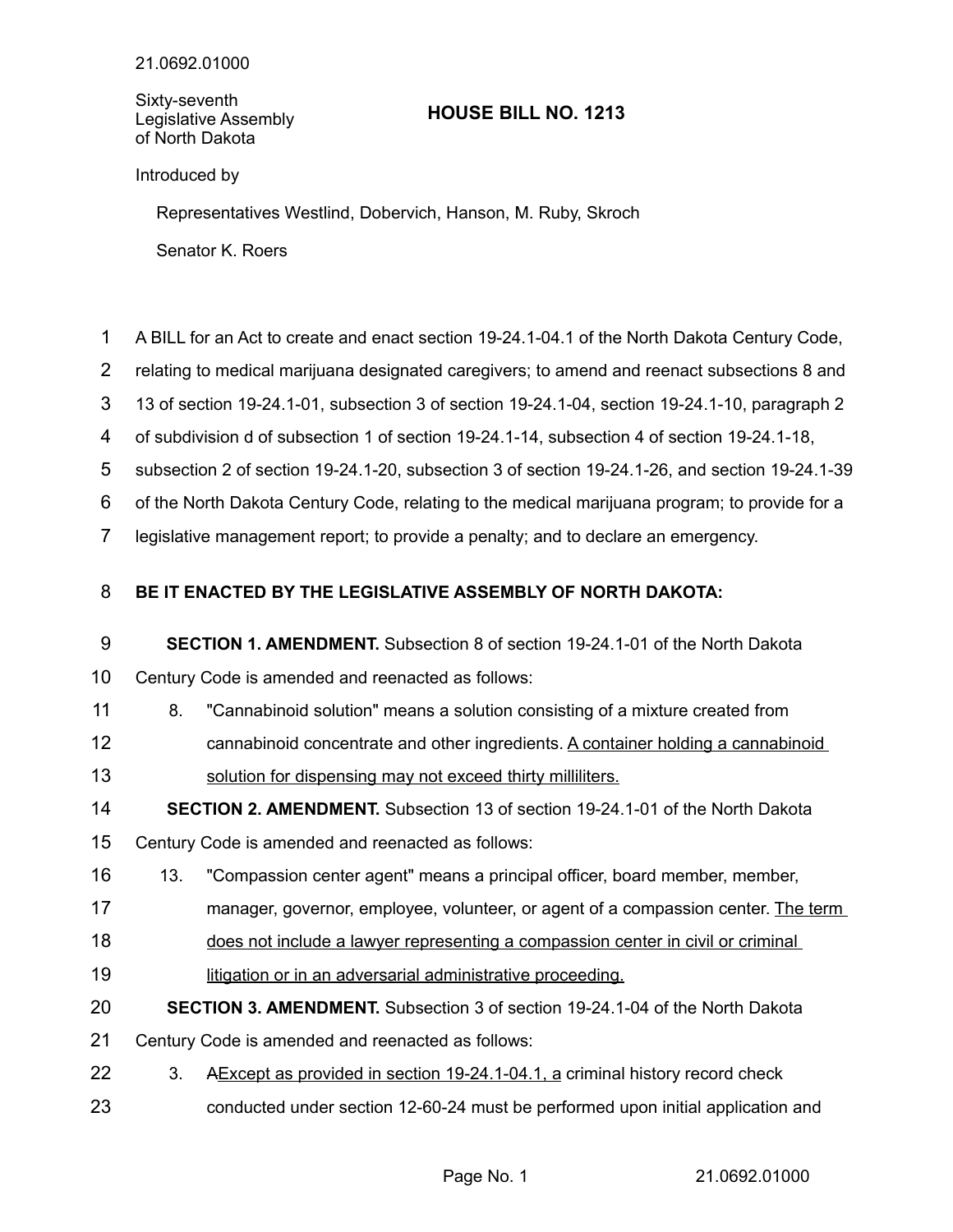biennially thereafter and at any other time upon the request of the department. All fees associated with the criminal history record check must be paid by the applicant. **SECTION 4.** Section 19-24.1-04.1 of the North Dakota Century Code is created and enacted as follows: **19-24.1-04.1. Designated caregivers - Criminal history record check exemption.** The department may waive the requirement for a registered designated caregiver to obtain a criminal history record check under section 12-60-24 if the registered designated caregiver is solely assisting a registered qualifying patient whose debilitating medical condition is a terminal illness. A registered designated caregiver seeking a waiver under this section shall provide the department with a written statement attesting the caregiver has not been convicted of a drugrelated misdemeanor offense within the five years preceding the date of application or a felony offense. If a waiver is issued under this section, the registered designated caregiver's registry identification card is valid for a period not to exceed six months. **SECTION 5. AMENDMENT.** Section 19-24.1-10 of the North Dakota Century Code is amended and reenacted as follows: **19-24.1-10. Cardholders - Notification of change.** 1. Within ten calendar days of the change, in a manner prescribed by the department, a registered qualifying patient or registered designated caregiver shall notify the department of any of the following: a. A change in the cardholder's name or address; b. Knowledge of a change that would render the registered qualifying patient no longer eligible to participate in the medical marijuana program; c. Knowledge of a change that results in the registered qualifying patient's health care provider no longer meeting the definition of the term "health care provider" as defined under section 19-24.1-01; or d. Knowledge of a change that renders the registered qualifying patient's registered designated caregiver no longer eligible to participate in the medical marijuana program. 2. If a registered qualifying patient seeks to change the patient's designated caregiver, the registered qualifying patient shall notify the department in writing of this change. 1 2 3 4 5 6 7 8 9 10 11 12 13 14 15 16 17 18 19 20 21 22 23 24 25 26 27 28 29 30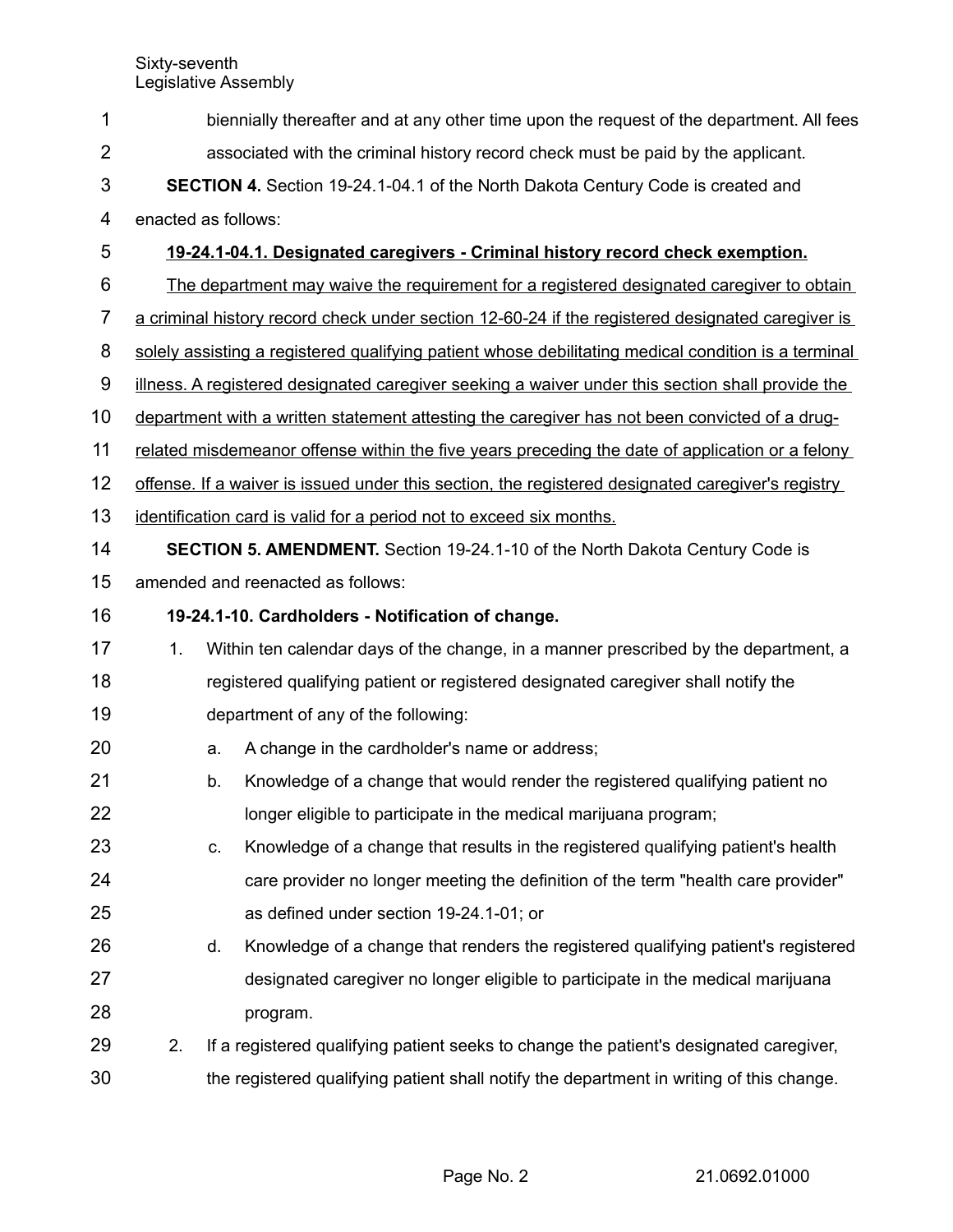Sixty-seventh Legislative Assembly

| 1              | 3. | If a cardholder loses the cardholder's registry identification card, the cardholder shall   |
|----------------|----|---------------------------------------------------------------------------------------------|
| $\overline{2}$ |    | notify the department in writing within twenty-four hours of becoming aware of the loss.    |
| 3              | 4. | If a registered qualifying patient is unable to make a notification required under this     |
| 4              |    | section due to age or medical condition, that patient's registered designated caregiver     |
| 5              |    | or the individual responsible for making medical decisions for that patient shall provide   |
| 6              |    | the notification.                                                                           |
| 7              | 5. | If the department receives notification of an item listed in this section and the nature of |
| 8              |    | the item reported does not affect a cardholder's eligibility, the department shallmay       |
| 9              |    | issue the cardholder a new registry identification card with a new random ten-digit-        |
| 10             |    | alphanumeric identification number within twenty calendar days of approving the             |
| 11             |    | updated information and the cardholder shallmay pay a fee, not to exceed twenty-five        |
| 12             |    | dollars. If a cardholder notifying the department is a registered qualifying patient who    |
| 13             |    | has a registered designated caregiver, the department shall issue the patient's             |
| 14             |    | registered designated caregiver a new registry identification card within twenty            |
| 15             |    | calendar days of approving the updated information.                                         |
| 16             | 6. | If the department receives notification of an item listed in this section and the nature of |
| 17             |    | the item reported makes the cardholder ineligible, the cardholder's registry                |
| 18             |    | identification card becomes void immediately upon notification of the department and        |
| 19             |    | the registered cardholder shall dispose of any usable marijuana in the cardholder's         |
| 20             |    | possession within fifteen calendar days, in accordance with rules adopted under this        |
| 21             |    | chapter.                                                                                    |
| 22             | 7. | A registered qualifying patient's certifying health care provider may notify the            |
| 23             |    | department in writing if the health care provider's registered qualifying patient no        |
| 24             |    | longer has a debilitating medical condition. The health care provider may notify the        |
| 25             |    | department if a bona fide provider-patient relationship ceases to exist. The Except if      |
| 26             |    | the bona fide provider-patient relationship is terminating due to the health care           |
| 27             |    | provider moving to a location where it is not suitable to continue the bona fide            |
| 28             |    | provider-patient relationship, the qualifying patient's registry identification card        |
| 29             |    | becomes void immediately upon the health care provider's notification of the                |
| 30             |    | department and. If the bona fide provider-patient relationship is terminating due to the    |
| 31             |    | health care provider moving to a location where it is not suitable to continue the bona     |

Page No. 3 21.0692.01000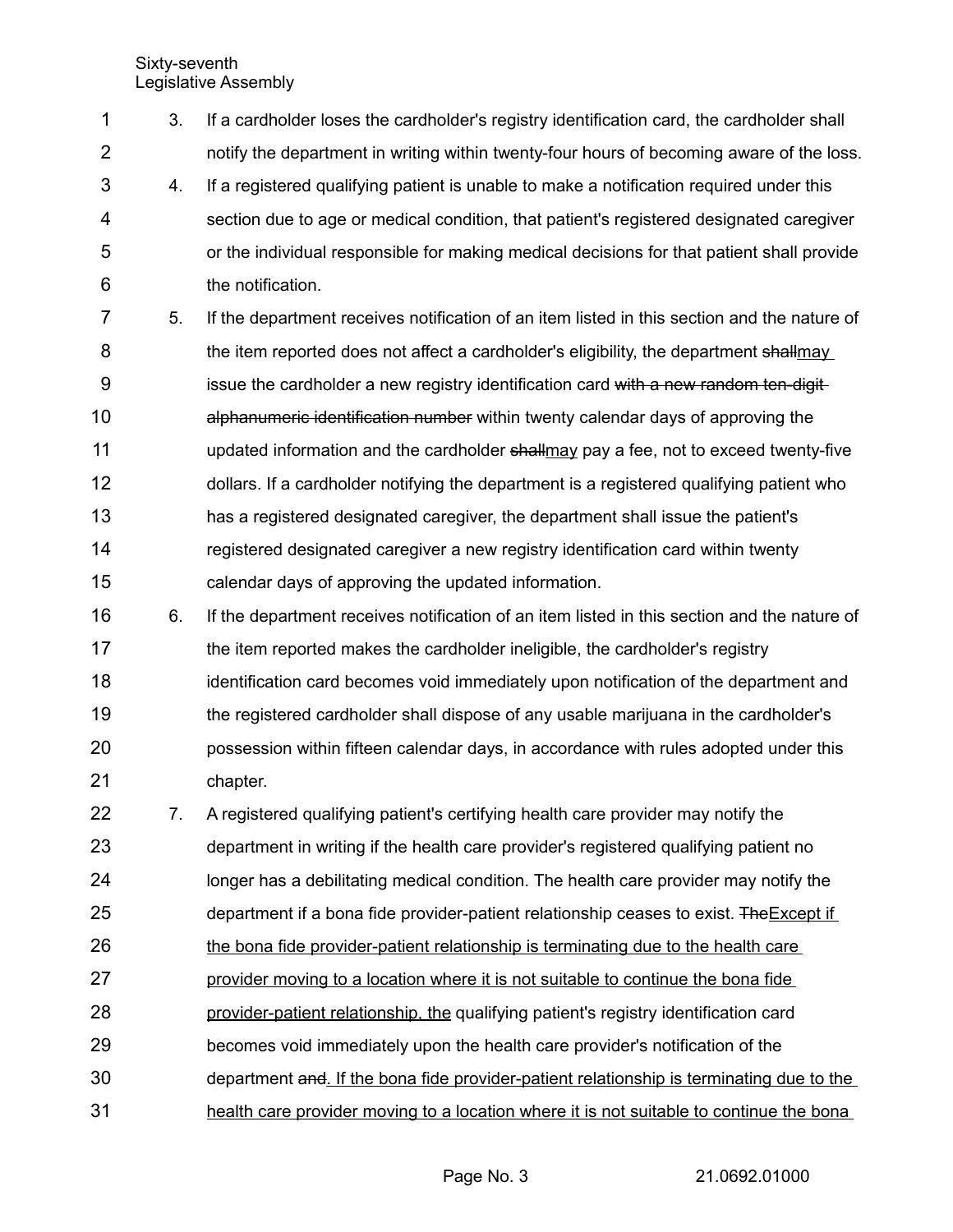| 1              |    | fide provider-patient relationship, the qualifying patient's registry identification card is |
|----------------|----|----------------------------------------------------------------------------------------------|
| $\overline{2}$ |    | void if the registered qualifying patient fails to establish a new bona fide provider-       |
| 3              |    | patient relationship within sixty days of the department receiving notice from the           |
| 4              |    | original health care provider. If the registry identification card is voided under this      |
| 5              |    | subsection, the registered qualifying patient shall dispose of any usable marijuana in       |
| 6              |    | the cardholder's possession within fifteen calendar days, in accordance with rules           |
| $\overline{7}$ |    | adopted under this chapter.                                                                  |
| 8              |    | <b>SECTION 6. AMENDMENT.</b> Paragraph 2 of subdivision d of subsection 1 of section         |
| 9              |    | 19-24.1-14 of the North Dakota Century Code is amended and reenacted as follows:             |
| 10             |    | Evidence the physical address of the proposed compassion center is not<br>(2)                |
| 11             |    | located within one thousand feet [604.80304.80 meters] of a property line of                 |
| 12             |    | a pre-existing public or private school.                                                     |
| 13             |    | SECTION 7. AMENDMENT. Subsection 4 of section 19-24.1-18 of the North Dakota                 |
| 14             |    | Century Code is amended and reenacted as follows:                                            |
| 15             | 4. | The department shall notify the compassion center in writing of the purpose for              |
| 16             |    | denying a compassion center agent application for a registry identification card. The        |
| 17             |    | department shall deny an application if the agentapplicant fails to meet the registration    |
| 18             |    | requirements or to provide the information required, if the applicant previously had a       |
| 19             |    | registry identification card revoked, or if the department determines the information        |
| 20             |    | provided is false. The cardholder may appeal a denial or revocation of a registry            |
| 21             |    | identification card to the district court of Burleigh County for hearing. The court may      |
| 22             |    | authorize the cardholder to appear by reliable electronic means.                             |
| 23             |    | <b>SECTION 8. AMENDMENT.</b> Subsection 2 of section 19-24.1-20 of the North Dakota          |
| 24             |    | Century Code is amended and reenacted as follows:                                            |
| 25             | 2. | In addition to any other penalty applicable in law, a manufacturing facility or a            |
| 26             |    | manufacturing facility agent is guilty of a class B felony for intentionally selling or      |
| 27             |    | otherwise transferring marijuana or usable marijuana in any form, to a person other          |
| 28             |    | than a dispensary, or for internationally intentionally selling or otherwise transferring    |
| 29             |    | marijuana in any form other than usable marijuana, to a dispensary. A person                 |
| 30             |    | convicted under this subsection may not continue to be affiliated with a compassion          |
| 31             |    | center and is disqualified from further participation under this chapter.                    |